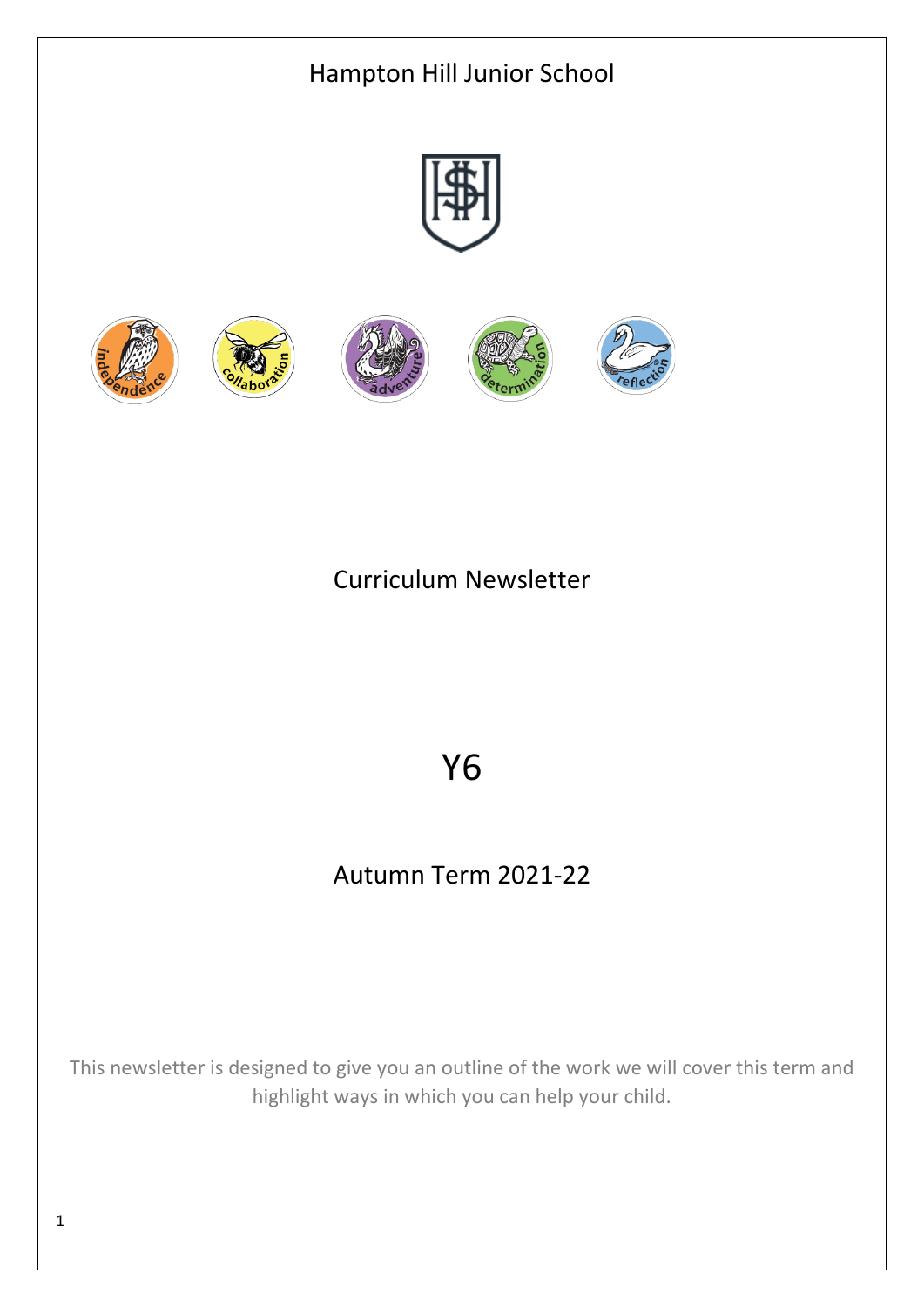## Dear Parents/ Carers

Welcome back! It has been a fabulous start to the year so far. Thank you for all your support.

We are committed to a broad and balanced curriculum. We hope you find this information useful. The year has begun with a fantastic atmosphere amongst our pupils. They have come in already with a cando attitude, looking smart and with the correct equipment for learning. Thank you for helping us with this, it really does make a difference to their commitment to their work.

- Learning behaviour focus for this term: Independence and collaboration
- Trips/ costings planned for this term: Swanage School Journey
- PE KIT days: Outdoor: 6B THURSDAY/ 6OC & 6W FRIDAY. Indoor: 6W & 6B TUESDAY/ 6OC Wednes Please make sure they arrive in their PE kit.
- Green Mile Day: THURSDAY
- Home School Diaries need to be in school: Everyday **KEY DATES THIS TERM:**

| <b>DATE</b>                            | <b>EVENT</b>                                |
|----------------------------------------|---------------------------------------------|
| <b>SEPTEMBER</b>                       |                                             |
| Monday 13th                            | Roald Dahl Day                              |
| Friday 17th                            | PTA Fun Run Bushy Park - everyone invited   |
| Monday 20th                            | Individual/ sibling photos / cycling week   |
| Friday 24th                            | MP Munira Wilson visit                      |
| Thursday 30 <sup>th</sup>              | Junior Citizen Trip                         |
| <b>OCTOBER</b>                         |                                             |
| Friday 1st                             | <b>Black History Month</b>                  |
| Tuesday 5 <sup>th</sup>                | <b>Harvest Festival Assembly</b>            |
| Monday 11th                            | Parent Consultations 6OC only               |
| Tuesday 12th                           | <b>Parent Consultations</b>                 |
| Thursday 14th                          | <b>Parent Consultations</b>                 |
| Tuesday 19 <sup>th</sup> - Friday 22nd | School Journey to Swanage                   |
| Friday 22nd                            | Roman Day                                   |
| Monday 25th - Friday 29th              | <b>HALF TERM BREAK</b>                      |
| <b>NOVEMBER</b>                        |                                             |
| Monday 1st                             | <b>INSET DAY</b>                            |
| Tuesday 2 <sup>nd</sup>                | Flu Nasal Spray                             |
| Thursday 11th                          | Remembrance Day                             |
| Friday 12th                            | Children in Need                            |
| Wednesday 17th                         | <b>Girls Football tournament</b>            |
| Friday 26th                            | Hampton Hill Parade                         |
| <b>DECEMBER</b>                        |                                             |
| Thursday 9th                           | <b>Christmas Lunch</b>                      |
| Tues 14th                              | Upper school parties (PM)                   |
| Friday 17th                            | Mance Productions Panto//End of Term 1.45pm |

(Further dates are likely to be added and will forwarded accordingly. Please check the newsletter and Parenthub to keep updated. Please note that all swimming lessons will be in the Summer Term)